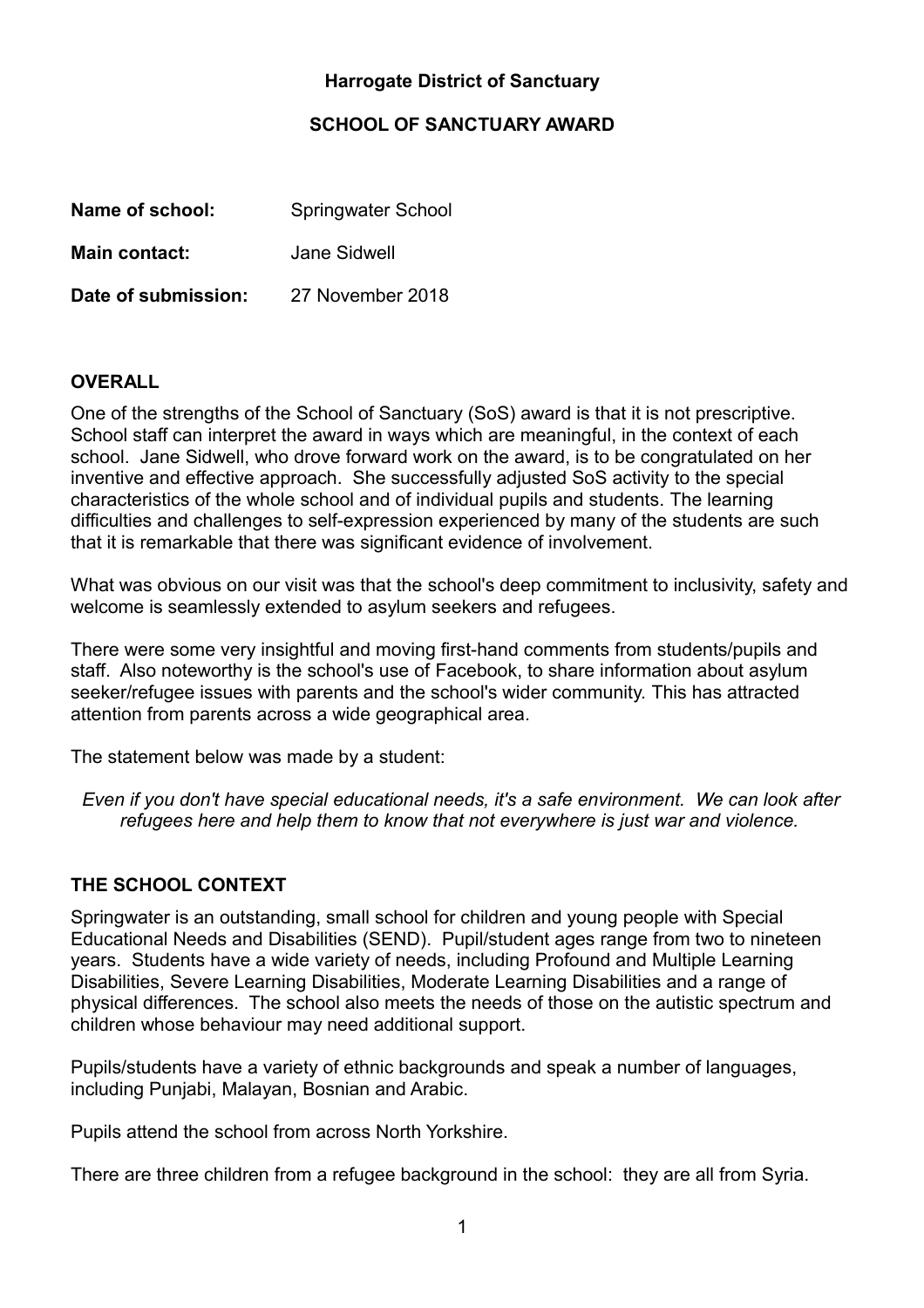## **ASSESSMENT**

# **Have the following criteria been met across the whole portfolio of evidence?**

| <b>Criteria</b>                                                                                                                                                                                                                        | Criteria met?                                                                                                                                                                                                                                                                                                                                                                                                                                                                       |
|----------------------------------------------------------------------------------------------------------------------------------------------------------------------------------------------------------------------------------------|-------------------------------------------------------------------------------------------------------------------------------------------------------------------------------------------------------------------------------------------------------------------------------------------------------------------------------------------------------------------------------------------------------------------------------------------------------------------------------------|
| Staff involvement / awareness<br>Were staff made aware of what School of<br>Sanctuary means? Were staff involved in<br>work towards the different principles? Was<br>staff awareness of the issues surrounding<br>sanctuary increased? | There was full support for SoS from the<br>senior leadership in the school. Governors<br>were informed at a meeting in May '18. All<br>classroom staff received briefings, handouts<br>and e-mails informing them of the issues<br>around asylum and refugees. Workers who<br>were not able to attend after-school meetings<br>were informed by briefing papers.<br>The wholehearted support of teaching staff,<br>for the SoS process, is evident in their<br>recorded statements. |
| Covering wide age range<br>Did the activities completed cover a wide<br>age range? Or are there plans to cover a<br>broader age range in the future?                                                                                   | Students of all ages were involved in<br>Refugee Week events and in other activities<br>adapted to their learning needs.                                                                                                                                                                                                                                                                                                                                                            |
| <b>Future commitment</b><br>Has the school demonstrated a<br>sustainable commitment to sanctuary?<br>What evidence is there that this<br>commitment will continue after the award<br>is granted?                                       | The school will continue to celebrate Refugee<br>Week each year. SoS work will be<br>embedded in the curriculum.                                                                                                                                                                                                                                                                                                                                                                    |
| <b>Active pupil voice</b><br>Were children involved in decisions about<br>the work for each of the principles?                                                                                                                         | Pupils/students were actively involved in the<br>making of a banner and a Welcome to our<br>school video.                                                                                                                                                                                                                                                                                                                                                                           |
|                                                                                                                                                                                                                                        | The presence of refugees has made a<br>substantial, positive difference to the school.                                                                                                                                                                                                                                                                                                                                                                                              |
| <b>Parents' involvement</b><br>Were parents made aware of what School<br>of Sanctuary means? Were parents<br>involved in work? Were attempts made to<br>increase parents' awareness?                                                   | A parent was interviewed by a trainee<br>journalist about the impact of having pupils<br>from refugee backgrounds in the school.<br>Facebook posts have kept parents informed<br>of activities.                                                                                                                                                                                                                                                                                     |
| <b>Feedback from pupils/students</b><br>Has feedback from children been taken<br>into account? Do the students feel that<br>they have learned something?                                                                               | Statements by pupils/students indicate a<br>profound recognition that the school provides<br>a sanctuary and a safe place for all.                                                                                                                                                                                                                                                                                                                                                  |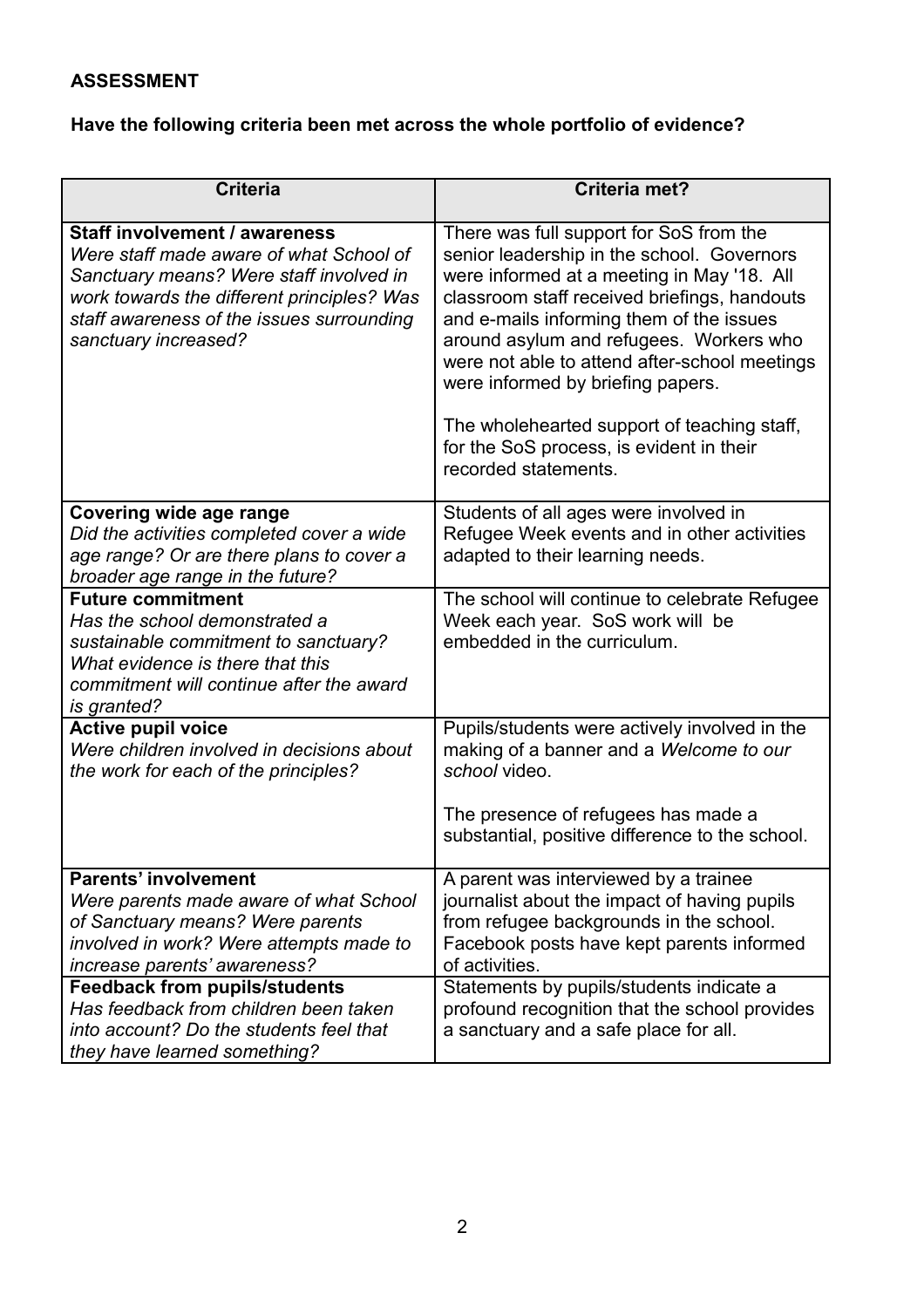## **EXAMPLES OF GOOD PRACTICE**

#### **Learn:**

*Learn about what it means to be seeking sanctuary*

- Visit by Dennis Brickles, Harrogate District of Sanctuary, to inform staff about asylum/refugee issues.
- *"Do you know . . ."* factsheet for staff on, eg, the difference between an asylum seeker and a refugee.
- A guide to welcoming refugees and asylum seekers as pupils/students, including a reference to PTSD, was produced for staff
- *This school welcomes refugees* poster was displayed in every classroom during Refugee Week.

### **Embed:**

*Embed this knowledge in the curriculum and the daily life of the school*.

- PSHCE guidelines have a long section on *Living in the wider world*
- In response to *The journey,* by Francesca Samma, pupils/students made birds to represent the migratory journey
- Exercise on *What would we take if we had to leave in a hurry?*
- Creation of the *Springwater welcomes refugees* banner.
- Full celebration of Refugee Week, including the use of *Simple Acts*
- Some comments from pupils/students:
- *Refugee Week was good. It was really interesting. This school is a safe place. There is sanctuary in the playground, in school, in the sensory room and at the well-being club.*  (Emily)
- *I am happy with Sanctuary. School is a good place for everybody to stay safe, especially us.* (Sam)
- Some comments from staff:
- *Springwater is a School of Sanctuary for all, but especially for those who have come from war-torn countries or dangerous situations. We recognise and value our diverse population (as a school but also as a country) and we celebrate our cultural differences at Springwater. Our aim is to provide an education for all and a place to learn that feels safe and free from harm.* (Kim Ayrton, Assistant Head)
- *Gaining the School of Sanctuary status would give us recognition for the hard work and time we spend making sure we are a fully inclusive, non-judgemental and welcoming environment for anyone seeking sanctuary. It sends out a clear signal to the community and within school about our ethos and attitude.* (Shelley Hudson, Autistic Spectrum Lead Teacher)
- Use of Syrian Arabic resources, eg bi-lingual books, dolls and dual language letters to parents
- The pupils from refugee backgrounds have received intensive support, from a range of professionals, to meet their complex needs, including PTSD.